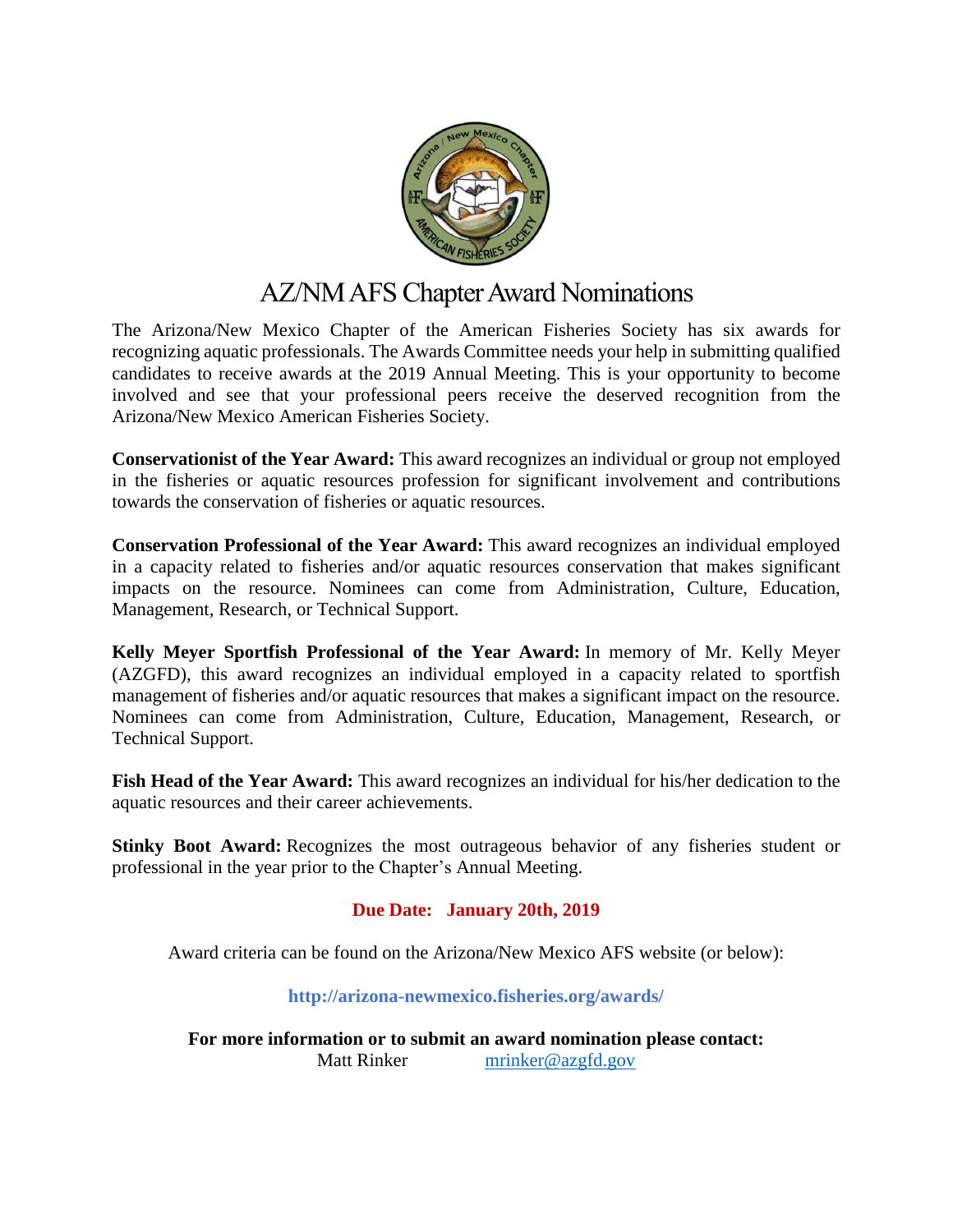# AZ/NM AFS Chapter Award Criteria

## **Criteria for Conservationist of the Year Award**

The Conservationist of the Year Award is for significant involvement and accomplishments by an individual or group not employed in the fisheries or aquatic resources profession. Nominations should include a brief biography and discussion of the significant involvement and contributions towards conservation of fisheries and/or aquatic resources. The only criteria for this award is that the award is based on fisheries and/or aquatic resource-related work accomplished in Arizona or New Mexico and can span more than one year.

## **Criteria for Professional of the Year Award (Conservation and Sportfish Professional)**

The Professional of the Year Award is awarded to an individual employed in a capacity related to fisheries and aquatic resources. Nominations for individuals should include a brief biography along with information pertaining to service, impact on the resource and other professionals, and significant accomplishments.

- 1. Only members in good standing can make nominations.
- 2. The recipient must be a member in good standing.
- 3. The award is based on fisheries-related work accomplished in Arizona or New Mexico and can span more than one year.
- 4. The nominee may not be on the Nominations/Awards Committee.
- 5. Eligible accomplishments by the nominee can be from any of the following categories:

#### *Administration*

- a. Development of innovative management programs, research activities, or facilities that significantly affect fisheries management and conservation on a regional or statewide level
- b. Leadership in implementation of regulations or management programs that address regional or statewide fisheries issues
- c. Development of new sources of funding for fisheries programs
- d. Leadership in the development of public outreach or recognition/award programs
- e. Significant and effective promotion of fisheries management and conservation activities on a regional or statewide level

#### *Culture*

- a. Development of techniques that produce fish more safely, more efficiently, or more economically
- b. Development of methods that produce species not formerly cultured
- c. Development of techniques that produce more fish
- d. Participation in the development of equipment that benefited fish culture
- e. Promotion of fish culture
- f. Participation in the production of a record number of fish (may be station or species specific)

#### *Education*

a. Development of an innovative approach to fisheries education as illustrated through development of a new or revised course or curriculum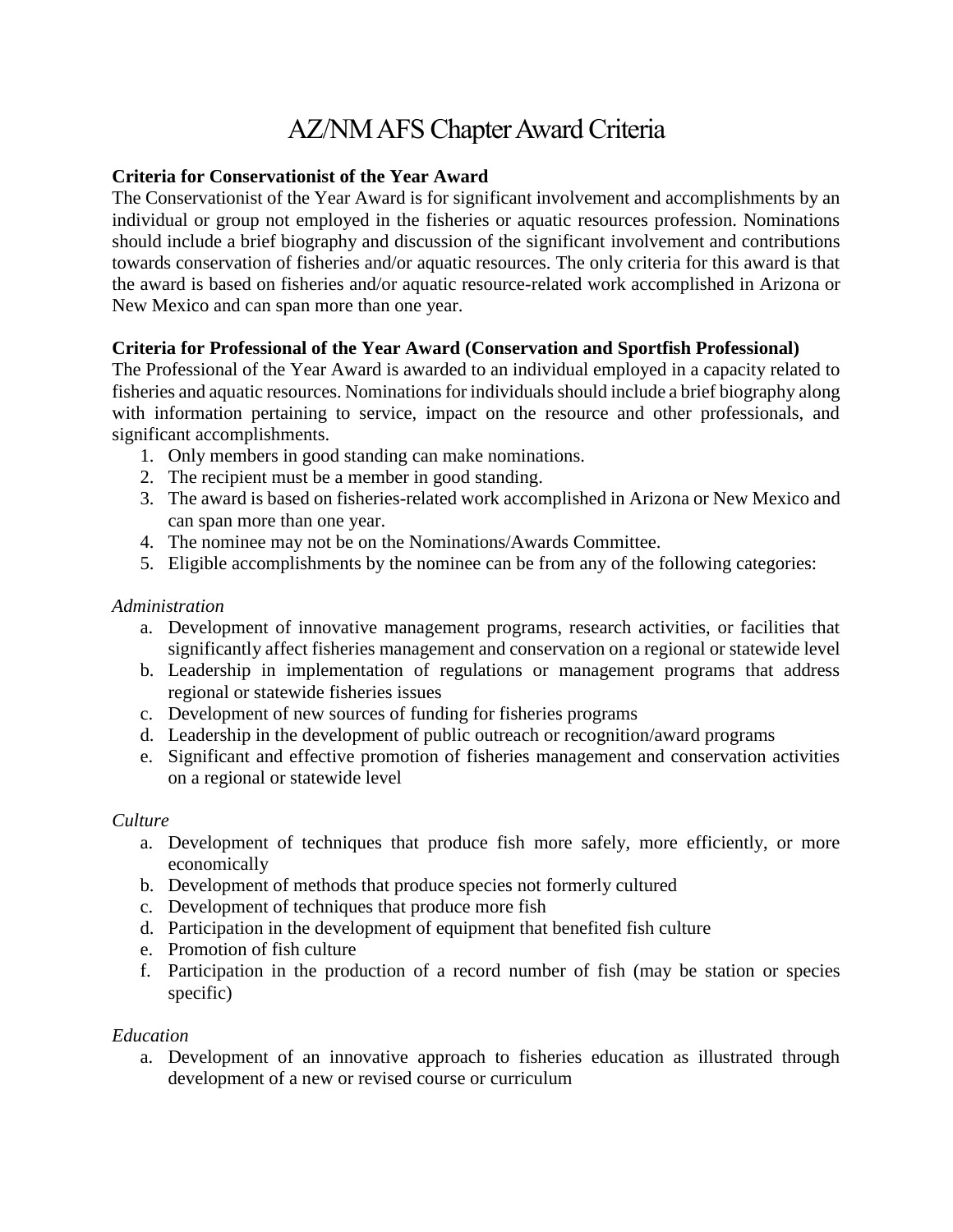- b. Publication of a journal article, extension publication, book, or book chapter that contributed significantly to fisheries education
- c. Contribution of notable service in public education programs
- d. Development of educational media (software, videotape, slide tape, etc.) that contributed significantly to fisheries education
- e. Outstanding contribution to the profession through service as an officer or other leader of an educational organization (e.g., Education Section of the AFS)

#### *Management*

- a. Development of management plans or strategies or implementation of management practices (reservoir or pond management plans, pre-impoundment work, habitat work, development of urban fisheries). This would include private water work
- b. Education of the public in areas of fishing or fisheries management (conducting fishing clinics, educational programs, contact with various media, development of brochures, newsletters, bulletin boards, fliers, popular articles, etc.)
- c. Coordination with different agencies (cities, counties, or federal government) or reservoir controlling authorities to develop or implement management strategies
- d. Participation in professional scientific organizations in the fisheries field to include offices held, committees served on, or other activities accomplished for the organization

#### *Research*

- a. Research contribution should add to the understanding of a biological problem or to solving a resource problem
- b. Research contribution can be basic, applied, or a combination
- c. Research contribution should have been disseminated, in order of importance, in a peerreviewed journal, non-peer-reviewed publication, or an oral presentation
- d. Research in professional and public organizations in the fisheries field, which comment, advise, or review research activities
- e. In order of importance, the nominee's role in a research project should be directing the project or program, establishing the project or program, analyzing data, or conceiving the project or program

#### *Technical Support*

- a. Development of new or improved design and/or construction of equipment used in field sampling, culture operations, lab analysis, etc.
- b. Participation in outstanding or unique management, research, or culture activities, which contributed significantly to the fisheries profession
- c. Participation in programs to educate other fisheries workers or the public (fishing clinics, seminars, articles, brochures, etc.)
- d. Accomplishments resulting in new or improved techniques or greater efficiency (data compilation and analysis, improved lab techniques, more productive fish culture techniques, improved fish sampling techniques, etc.).

#### *Procedures for Determining Award Recipient*

1. All nominations sent in by an announced deadline will be distributed to the Nominations/Awards Committee members.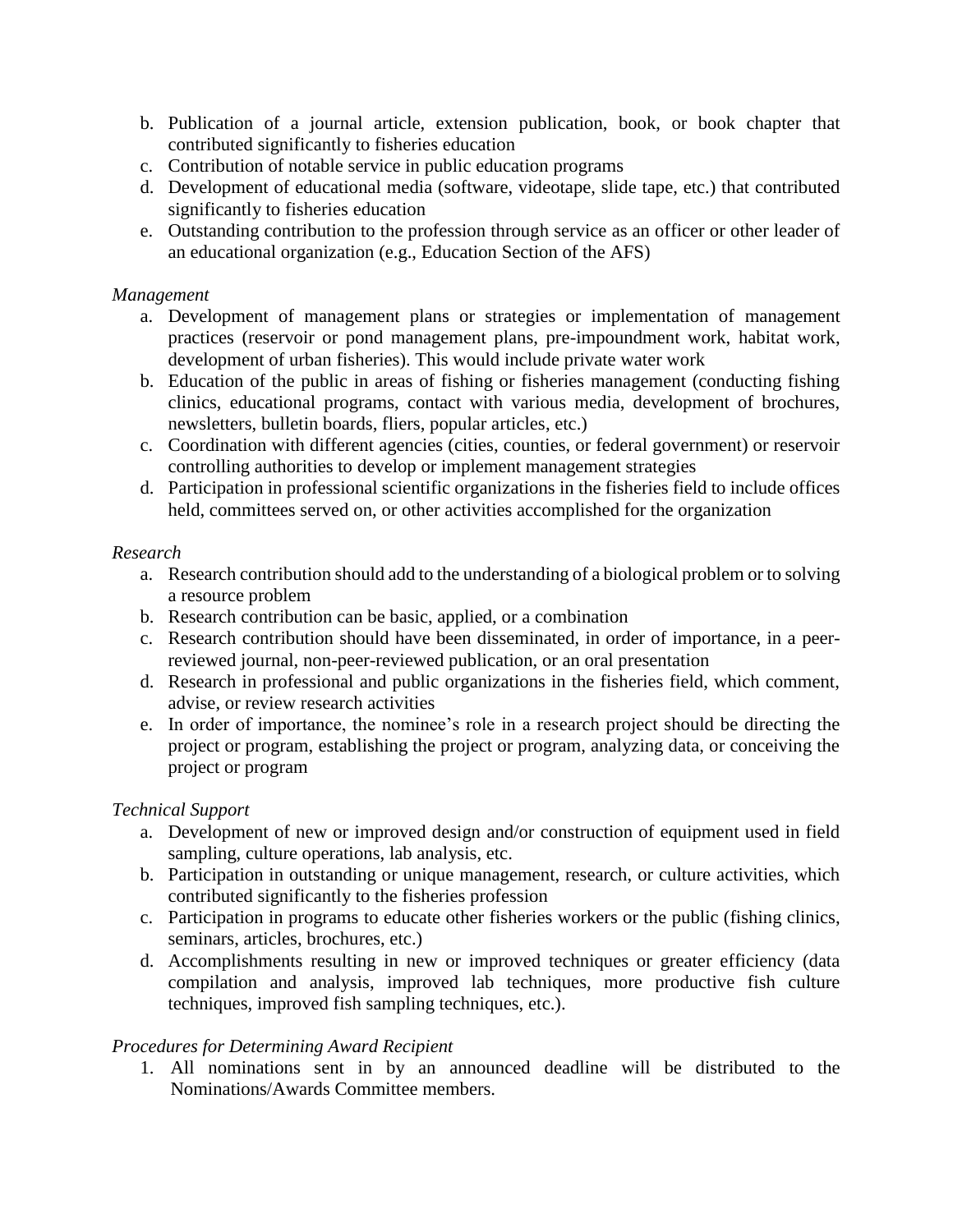- 2. The Chairperson and members will then vote to determine the recipient(s).
- 3. If more than one nominee is considered outstanding by the committee members, than multiple awards can be awarded.
- 4. If the members do not feel that there is a suitable nominee, than an award will not be given.

## **Criteria for Fish Head of the Year Award**

- 1. The nominee must have been a member of the Arizona/New Mexico Chapter of The American Fisheries Society for the majority of his/her career.
- 2. The nominee must have a sustained record of productivity in applied fisheries science that must include research, management, conservation or education. This award is intended to honor an individual's record of achievements over their entire career, rather than accomplishments involving a single endeavor. These may include:
	- a. A monumental multi-year project, or
	- b. Original techniques or research methods, or
	- c. New, fresh ideas, viewpoints, or data which contribute remarkably to conservation, management or basic understanding of fisheries resources, or
	- d. A new successfully executed fishery research or management program of regional importance, or
	- e. Imaginative and successful programs in fish conservation, education, or management at any level of teaching or graduate student guidance, or
	- f. Important faunal or ecological discoveries or new taxonomic criteria, or
	- g. Interdisciplinary research involving leadership in team efforts in the laboratory or field, or
	- h. Multiple successful efforts in a variety of fields such as biology, technical and popular writing, laboratory and field research, inspirational leadership, public outreach or education.
- 3. The body of applicant's work must have resulted in significant improvements in fisheries management or conservation, on-the-ground management practices, or fisheries policies.
- 4. The nominee has a chapter-wide reputation for excellence in fisheries science.
- 5. The nominee is recognized as a mentor to other fisheries professionals within the chapter.

#### *Specifications and Limitations*

- a. Award recipient must be living at the time of selection
- b. The award will not necessarily be made annually, but will be made only in such years, as there is substantial or unanimous agreement among members of the Awards Committee than an award is justified.
- c. A CV of career achievements along with no more than three letters of support should be included with nomination.

## **Criteria for Stinky Boot Award**

Field work for most biologists provides sanity. For a majority of our trips, everything goes as planned and without incident. However, there are times when things just don't work out correctly: an ATV is flipped, a truck gets stuck, a boat runs ashore, or maybe equipment becomes fish habitat. Frustrating when it occurs, it is later on that one can laugh about it. The "Stinky Boot" award